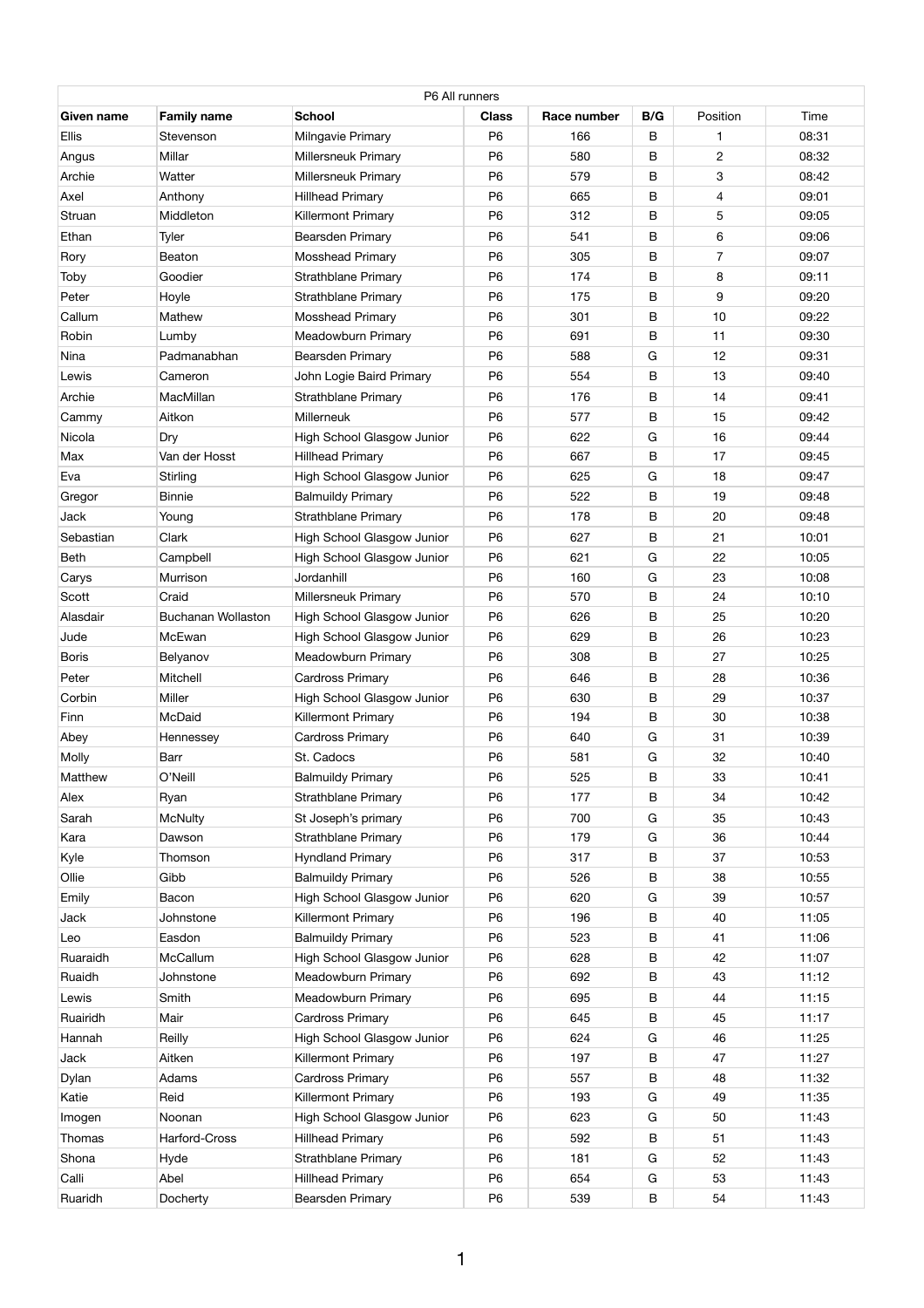| Amy      | Campbell        | <b>Hillhead Primary</b>    | <b>P6</b>      | 653 | G | 55 | 12:00 |
|----------|-----------------|----------------------------|----------------|-----|---|----|-------|
| Jessica  | Walton          | <b>Meadowburn Primary</b>  | P <sub>6</sub> | 528 | G | 56 | 12:00 |
| Lucas    | <b>Buchanan</b> | Hillhead Primary           | P <sub>6</sub> | 320 | B | 57 | 12:09 |
| Angus    | Forsyth         | <b>Meadowburn Primary</b>  | P <sub>6</sub> | 693 | B | 58 | 12:18 |
| Grace    | Jordan          | <b>Killermont Primary</b>  | P <sub>6</sub> | 195 | G | 59 | 12:20 |
| Erin     | Douglas         | <b>Balmuildy Primary</b>   | P <sub>6</sub> | 516 | G | 60 | 12:41 |
| Emily    | Ferguson        | <b>Cardross Primary</b>    | P <sub>6</sub> | 639 | G | 61 | 12:47 |
| Connor   | McMonagle       | <b>Balmuildy Primary</b>   | P <sub>6</sub> | 524 | B | 62 | 12:54 |
| Esme     | Purdon          | <b>Meadowburn Primary</b>  | P <sub>6</sub> | 690 | G | 63 | 13:54 |
| Ella     | <b>McGhee</b>   | <b>Cardross Primary</b>    | P <sub>6</sub> | 641 | G | 64 | 13:59 |
| Lucy     | Bannigan        | <b>Meadowburn Primary</b>  | P <sub>6</sub> | 689 | G | 65 | 14:17 |
| Cara     | Denny           | <b>Cardross Primary</b>    | P <sub>6</sub> | 638 | G | 66 | 14:37 |
| Kirsty   | Balance         | <b>Cardross Primary</b>    | <b>P6</b>      | 637 | G | 67 | 14:42 |
| Catriona | Smith           | <b>Cardross Primary</b>    | P <sub>6</sub> | 642 | G | 68 | 14:50 |
| Danny    | <b>Burns</b>    | <b>Strathblane Primary</b> | P <sub>6</sub> | 173 | B | 69 | 15:13 |
| Cara     | Hay             | <b>Balmuildy Primary</b>   | P <sub>6</sub> | 517 | G | 70 | 15:23 |
|          |                 |                            |                |     |   |    |       |
|          |                 |                            |                |     |   |    |       |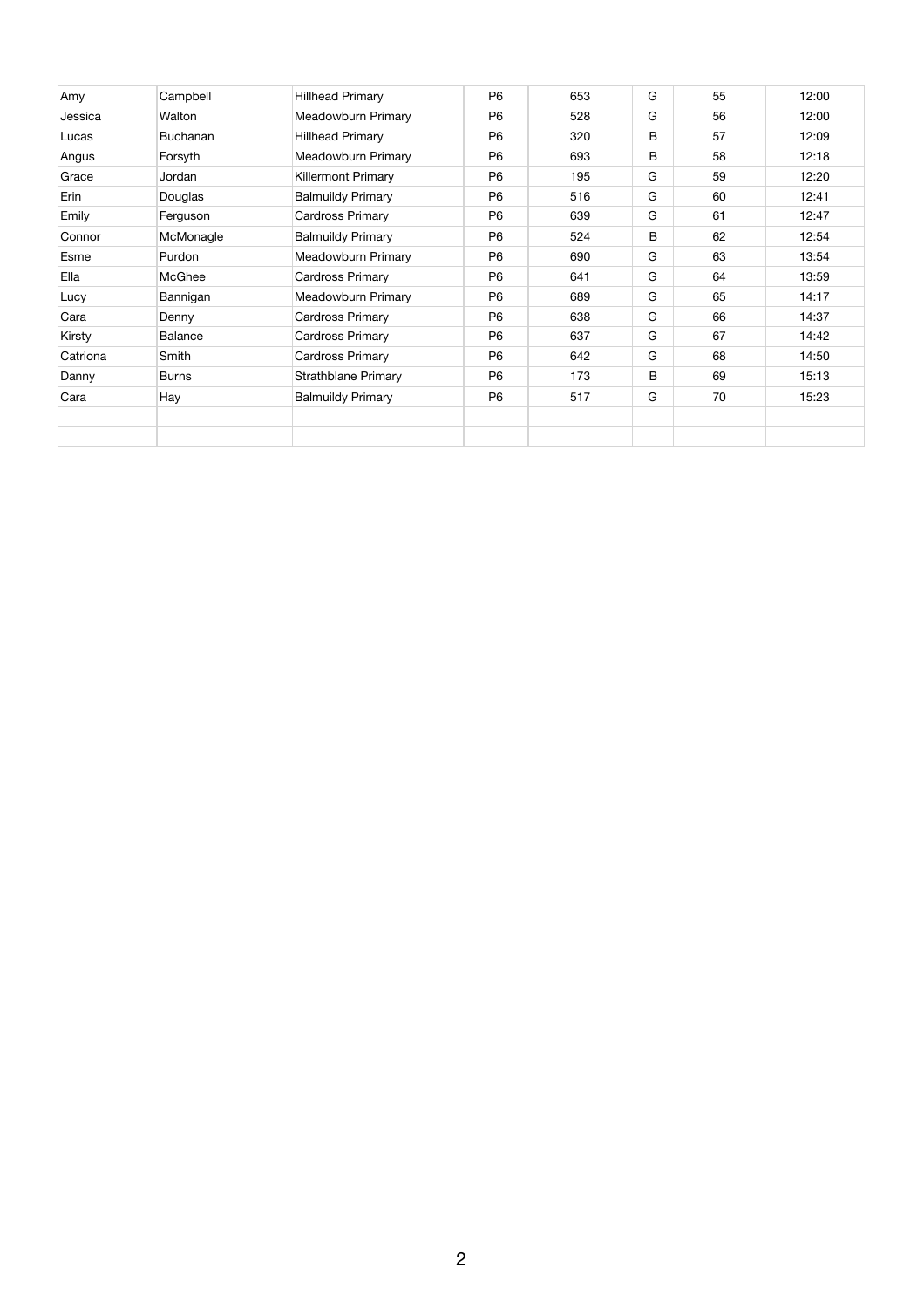|             |                    | P6 Girls                          |                |             |     |                |       |
|-------------|--------------------|-----------------------------------|----------------|-------------|-----|----------------|-------|
| Given name  | <b>Family name</b> | <b>School</b>                     | <b>Class</b>   | Race number | B/G | Position       | Time  |
| <b>Nina</b> | Padmanabhan        | Bearsden Primary                  | P <sub>6</sub> | 588         | G   |                | 09:31 |
| Nicola      | Dry                | High School Glasgow Junior        | P <sub>6</sub> | 622         | G   | $\overline{2}$ | 09:44 |
| Eva         | <b>Stirling</b>    | High School Glasgow Junior        | P <sub>6</sub> | 625         | G   | 3              | 09:47 |
| <b>Beth</b> | Campbell           | High School Glasgow Junior        | P <sub>6</sub> | 621         | G   | 4              | 10:05 |
| Carys       | Murrison           | Jordanhill                        | P <sub>6</sub> | 160         | G   | 5              | 10:08 |
| Abey        | Hennessey          | <b>Cardross Primary</b>           | P <sub>6</sub> | 640         | G   | 6              | 10:39 |
| Molly       | <b>Barr</b>        | St. Cadocs                        | P <sub>6</sub> | 581         | G   | $\overline{7}$ | 10:40 |
| Sarah       | <b>McNulty</b>     | St Joseph's primary               | P <sub>6</sub> | 700         | G   | 8              | 10:43 |
| Kara        | Dawson             | <b>Strathblane Primary</b>        | P <sub>6</sub> | 179         | G   | 9              | 10:44 |
| Emily       | Bacon              | High School Glasgow Junior        | P <sub>6</sub> | 620         | G   | 10             | 10:57 |
| Hannah      | Reilly             | High School Glasgow Junior        | P <sub>6</sub> | 624         | G   | 11             | 11:25 |
| Katie       | Reid               | <b>Killermont Primary</b>         | P <sub>6</sub> | 193         | G   | 12             | 11:35 |
| Imogen      | Noonan             | <b>High School Glasgow Junior</b> | P <sub>6</sub> | 623         | G   | 13             | 11:43 |
| Shona       | Hyde               | <b>Strathblane Primary</b>        | P <sub>6</sub> | 181         | G   | 14             | 11:43 |
| Calli       | Abel               | <b>Hillhead Primary</b>           | P <sub>6</sub> | 654         | G   | 15             | 11:43 |
| Amy         | Campbell           | <b>Hillhead Primary</b>           | P <sub>6</sub> | 653         | G   | 16             | 12:00 |
| Jessica     | Walton             | <b>Meadowburn Primary</b>         | P <sub>6</sub> | 528         | G   | 17             | 12:00 |
| Grace       | Jordan             | <b>Killermont Primary</b>         | P <sub>6</sub> | 195         | G   | 18             | 12:20 |
| Erin        | Douglas            | <b>Balmuildy Primary</b>          | P <sub>6</sub> | 516         | G   | 19             | 12:41 |
| Emily       | Ferguson           | <b>Cardross Primary</b>           | P <sub>6</sub> | 639         | G   | 20             | 12:47 |
| Esme        | Purdon             | <b>Meadowburn Primary</b>         | P <sub>6</sub> | 690         | G   | 21             | 13:54 |
| Ella        | McGhee             | <b>Cardross Primary</b>           | P <sub>6</sub> | 641         | G   | 22             | 13:59 |
| Lucy        | Bannigan           | <b>Meadowburn Primary</b>         | P <sub>6</sub> | 689         | G   | 23             | 14:17 |
| Cara        | Denny              | <b>Cardross Primary</b>           | P <sub>6</sub> | 638         | G   | 24             | 14:37 |
| Kirsty      | <b>Balance</b>     | <b>Cardross Primary</b>           | P <sub>6</sub> | 637         | G   | 25             | 14:42 |
| Catriona    | Smith              | <b>Cardross Primary</b>           | P <sub>6</sub> | 642         | G   | 26             | 14:50 |
| Cara        | Hay                | <b>Balmuildy Primary</b>          | P <sub>6</sub> | 517         | G   | 27             | 15:23 |
|             |                    |                                   |                |             |     |                |       |
|             |                    |                                   |                |             |     |                |       |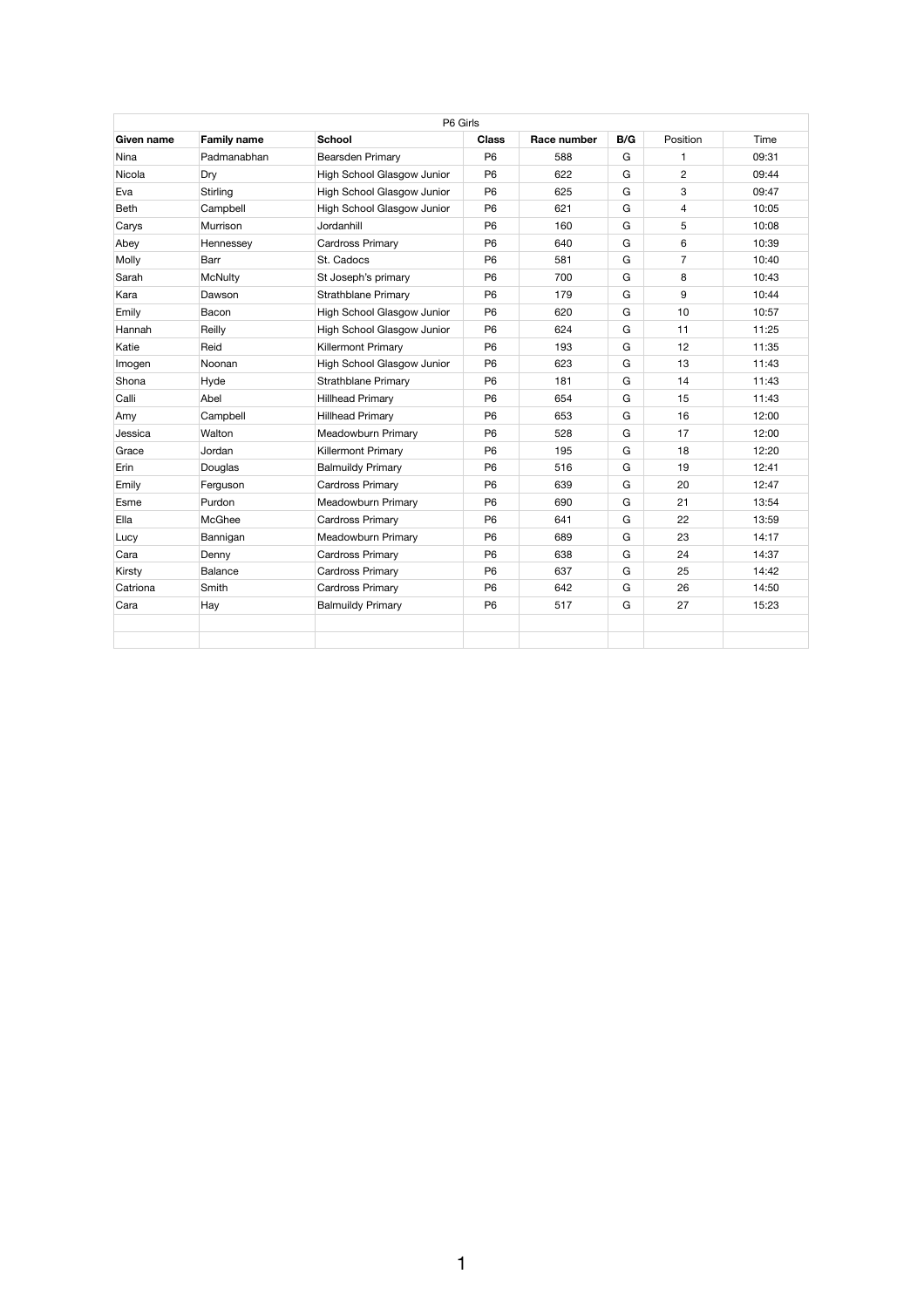| <b>Given name</b> | <b>Family name</b>        | P6 Boys<br><b>School</b>          | <b>Class</b>   | Race number | B/G | Position       | Time  |
|-------------------|---------------------------|-----------------------------------|----------------|-------------|-----|----------------|-------|
| Gregor            | <b>Binnie</b>             | <b>Balmuildy Primary</b>          | P <sub>6</sub> | 522         | B   | 16             | 09:48 |
| <b>Matthew</b>    | O'Neill                   | <b>Balmuildy Primary</b>          | P <sub>6</sub> | 525         | B   | 26             | 10:41 |
| Ollie             | Gibb                      | <b>Balmuildy Primary</b>          | <b>P6</b>      | 526         | B   | 29             | 10:55 |
| Leo               | Easdon                    | <b>Balmuildy Primary</b>          | P <sub>6</sub> | 523         | B   | 31             | 11:06 |
| Connor            | McMonagle                 | <b>Balmuildy Primary</b>          | P <sub>6</sub> | 524         | B   | 42             | 12:54 |
| Ethan             | Tyler                     | <b>Bearsden Primary</b>           | P <sub>6</sub> | 541         | B   | 6              | 09:06 |
| Ruaridh           | Docherty                  | <b>Bearsden Primary</b>           | P <sub>6</sub> | 539         | B   | 39             | 11:43 |
| Peter             | <b>Mitchell</b>           | <b>Cardross Primary</b>           | P <sub>6</sub> | 646         | B   | 23             | 10:36 |
| Ruairidh          | Mair                      | <b>Cardross Primary</b>           | P <sub>6</sub> | 645         | B   | 35             | 11:17 |
| Dylan             | Adams                     | <b>Cardross Primary</b>           | P <sub>6</sub> | 557         | B   | 37             | 11:32 |
| Sebastian         | <b>Clark</b>              | High School Glasgow Junior        | P <sub>6</sub> | 627         | B   | 18             | 10:01 |
| Alasdair          | <b>Buchanan Wollaston</b> | High School Glasgow Junior        | P <sub>6</sub> | 626         | B   | 20             | 10:20 |
| Jude              | McEwan                    | High School Glasgow Junior        | P <sub>6</sub> | 629         | B   | 21             | 10:23 |
| Corbin            | Miller                    | <b>High School Glasgow Junior</b> | P <sub>6</sub> | 630         | B   | 24             | 10:37 |
| Ruaraidh          | McCallum                  | High School Glasgow Junior        | P <sub>6</sub> | 628         | B   | 32             | 11:07 |
| Axel              | Anthony                   | <b>Hillhead Primary</b>           | P <sub>6</sub> | 665         | B   | $\overline{4}$ | 09:01 |
| Max               | Van der Hosst             | <b>Hillhead Primary</b>           | P <sub>6</sub> | 667         | B   | 15             | 09:45 |
| Thomas            | Harford-Cross             | <b>Hillhead Primary</b>           | P <sub>6</sub> | 592         | B   | 38             | 11:43 |
| Lucas             | <b>Buchanan</b>           | <b>Hillhead Primary</b>           | P <sub>6</sub> | 320         | B   | 40             | 12:09 |
| Kyle              | Thomson                   | <b>Hyndland Primary</b>           | P <sub>6</sub> | 317         | B   | 28             | 10:53 |
| Lewis             | Cameron                   | John Logie Baird Primary          | P <sub>6</sub> | 554         | B   | 12             | 09:40 |
| Struan            | Middleton                 | <b>Killermont Primary</b>         | P <sub>6</sub> | 312         | B   | 5              | 09:05 |
| Finn              | McDaid                    | <b>Killermont Primary</b>         | P <sub>6</sub> | 194         | B   | 25             | 10:38 |
| Jack              | Johnstone                 | <b>Killermont Primary</b>         | P <sub>6</sub> | 196         | B   | 30             | 11:05 |
| Jack              | Aitken                    | <b>Killermont Primary</b>         | P <sub>6</sub> | 197         | B   | 36             | 11:27 |
| Robin             | Lumby                     | <b>Meadowburn Primary</b>         | P <sub>6</sub> | 691         | B   | 11             | 09:30 |
| <b>Boris</b>      | Belyanov                  | <b>Meadowburn Primary</b>         | P <sub>6</sub> | 308         | B   | 22             | 10:25 |
| Ruaidh            | Johnstone                 | <b>Meadowburn Primary</b>         | P <sub>6</sub> | 692         | B   | 33             | 11:12 |
| Lewis             | Smith                     | <b>Meadowburn Primary</b>         | P <sub>6</sub> | 695         | B   | 34             | 11:15 |
| Angus             | Forsyth                   | <b>Meadowburn Primary</b>         | P <sub>6</sub> | 693         | B   | 41             | 12:18 |
| Angus             | Millar                    | <b>Millersneuk Primary</b>        | P <sub>6</sub> | 580         | B   | $\overline{2}$ | 08:32 |
| Archie            | Watter                    | <b>Millersneuk Primary</b>        | P <sub>6</sub> | 579         | B   | 3              | 08:42 |
| Cammy             | Aitkon                    | <b>Millersneuk Primary</b>        | P <sub>6</sub> | 577         | B   | 14             | 09:42 |
| Scott             | Craid                     | <b>Millersneuk Primary</b>        | P <sub>6</sub> | 570         | B   | 19             | 10:10 |
| <b>Ellis</b>      | Stevenson                 | Milngavie Primary                 | P <sub>6</sub> | 166         | B   | 1              | 08:31 |
| Rory              | Beaton                    | <b>Mosshead Primary</b>           | P <sub>6</sub> | 305         | B   | $\overline{7}$ | 09:07 |
| Callum            | Mathew                    | <b>Mosshead Primary</b>           | P <sub>6</sub> | 301         | B   | 10             | 09:22 |
| Toby              | Goodier                   | <b>Strathblane Primary</b>        | P <sub>6</sub> | 174         | B   | 8              | 09:11 |
| Peter             | Hoyle                     | <b>Strathblane Primary</b>        | P <sub>6</sub> | 175         | B   | 9              | 09:20 |
| Archie            | MacMillan                 | <b>Strathblane Primary</b>        | P <sub>6</sub> | 176         | B   | 13             | 09:41 |
| <b>Jack</b>       | Young                     | <b>Strathblane Primary</b>        | P <sub>6</sub> | 178         | B   | 17             | 09:48 |
| Alex              | Ryan                      | <b>Strathblane Primary</b>        | P <sub>6</sub> | 177         | B   | 27             | 10:42 |
| Danny             | <b>Burns</b>              | <b>Strathblane Primary</b>        | P <sub>6</sub> | 173         | B   | 43             | 15:13 |
|                   |                           |                                   |                |             |     |                |       |
|                   |                           |                                   |                |             |     |                |       |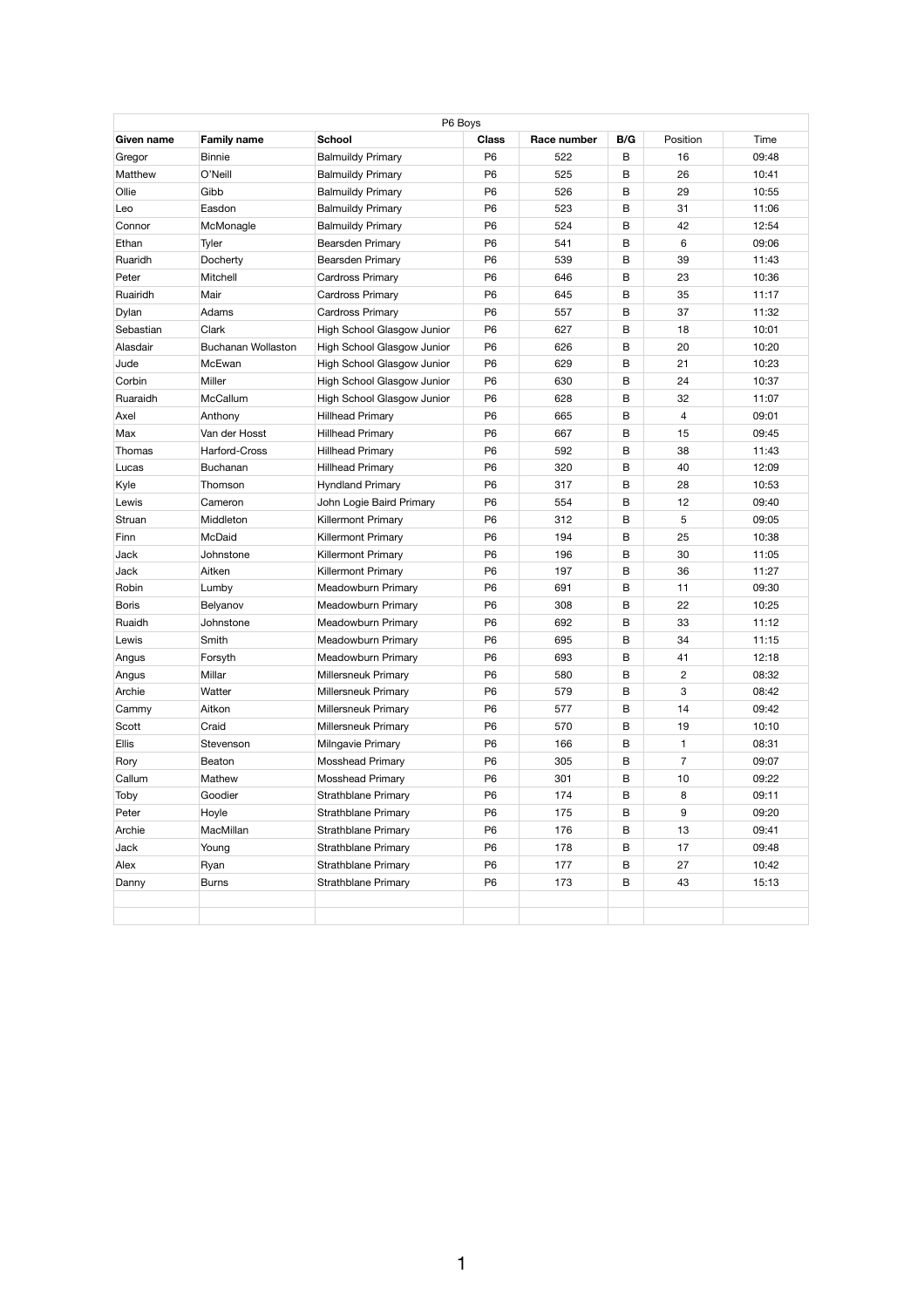|                    |                                     | P6 Girls' teams            |                |     |   |                |       |
|--------------------|-------------------------------------|----------------------------|----------------|-----|---|----------------|-------|
|                    |                                     |                            |                |     |   |                |       |
| <b>First Team</b>  | <b>High School Glasgow Junior A</b> |                            |                |     |   |                |       |
| Nicola             | Dry                                 | High School Glasgow Junior | P <sub>6</sub> | 622 | G | $\overline{2}$ | 09:44 |
| Eva                | <b>Stirling</b>                     | High School Glasgow Junior | P <sub>6</sub> | 625 | G | 3              | 09:47 |
| <b>Beth</b>        | Campbell                            | High School Glasgow Junior | P <sub>6</sub> | 621 | G | $\overline{4}$ | 10:05 |
|                    |                                     |                            |                |     |   | Total 9        |       |
| <b>Second Team</b> | <b>High School Glasgow Junior B</b> |                            |                |     |   |                |       |
| Emily              | Bacon                               | High School Glasgow Junior | P <sub>6</sub> | 620 | G | 10             | 10:57 |
| Hannah             | Reilly                              | High School Glasgow Junior | P <sub>6</sub> | 624 | G | 11             | 11:25 |
| Imogen             | Noonan                              | High School Glasgow Junior | P <sub>6</sub> | 623 | G | 13             | 11:43 |
|                    |                                     |                            |                |     |   | Total 34       |       |
| <b>Third Team</b>  | <b>Cardross Primary A</b>           |                            |                |     |   |                |       |
| Abey               | Hennessey                           | <b>Cardross Primary</b>    | P <sub>6</sub> | 640 | G | 6              | 10:39 |
| Emily              | Ferguson                            | <b>Cardross Primary</b>    | P <sub>6</sub> | 639 | G | 20             | 12:47 |
| Ella               | <b>McGhee</b>                       | <b>Cardross Primary</b>    | P <sub>6</sub> | 641 | G | 22             | 13:59 |
|                    |                                     |                            |                |     |   | Total 48       |       |
| <b>Fourth Team</b> | <b>Meadowburn Primary</b>           |                            |                |     |   |                |       |
| Jessica            | Walton                              | Meadowburn Primary         | P <sub>6</sub> | 528 | G | 17             | 12:00 |
| Esme               | Purdon                              | Meadowburn Primary         | P <sub>6</sub> | 690 | G | 21             | 13:54 |
| Lucy               | Bannigan                            | <b>Meadowburn Primary</b>  | P <sub>6</sub> | 689 | G | 23             | 14:17 |
|                    |                                     |                            |                |     |   | Total 61       |       |
| <b>Fifth Team</b>  | <b>Cardross Primary B</b>           |                            |                |     |   |                |       |
| Cara               | Denny                               | <b>Cardross Primary</b>    | P <sub>6</sub> | 638 | G | 24             | 14:37 |
| Kirsty             | <b>Balance</b>                      | <b>Cardross Primary</b>    | P <sub>6</sub> | 637 | G | 25             | 14:42 |
| Catriona           | Smith                               | <b>Cardross Primary</b>    | P <sub>6</sub> | 642 | G | 26             | 14:50 |
|                    |                                     |                            |                |     |   | Total 75       |       |
|                    |                                     |                            |                |     |   |                |       |